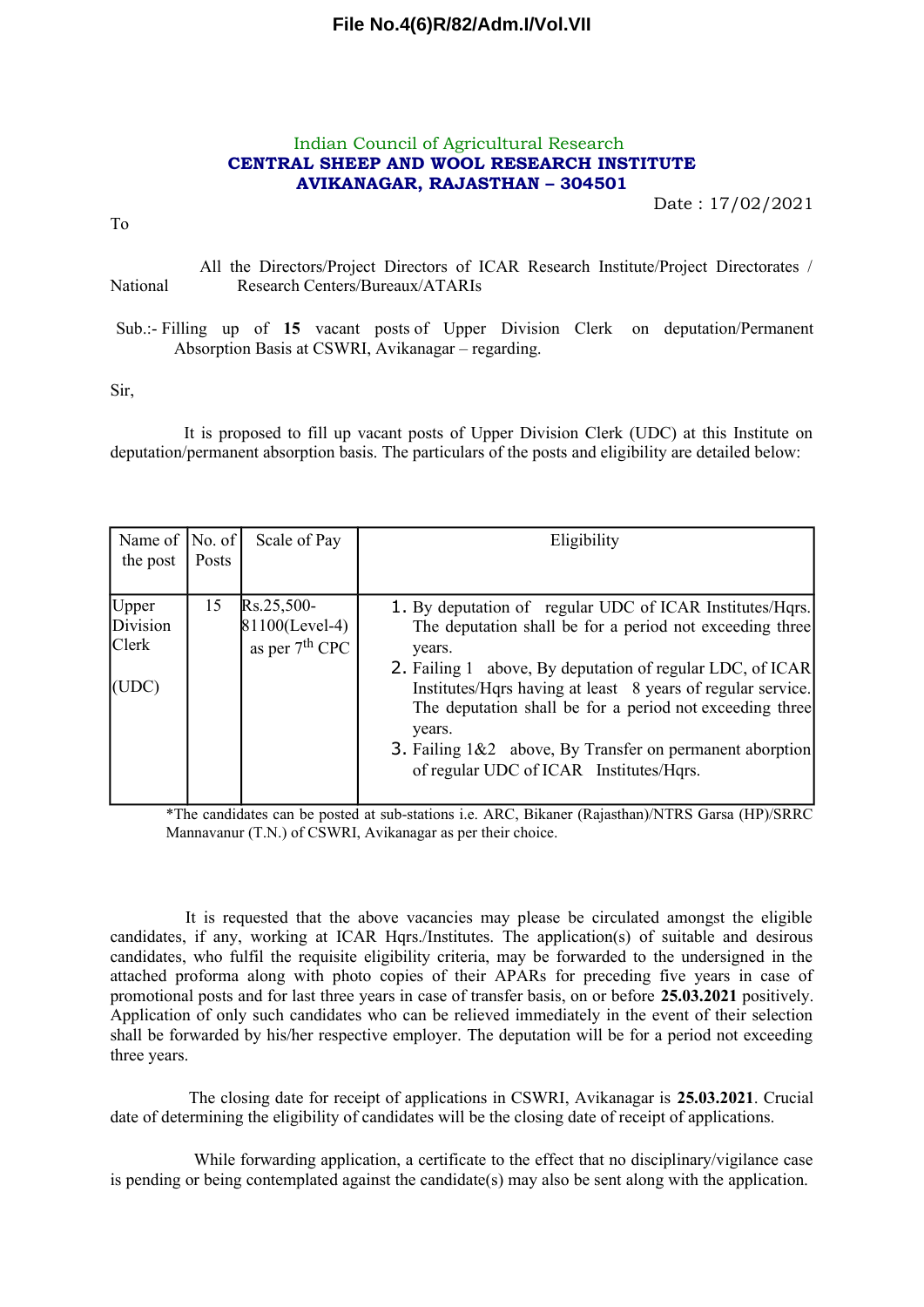# **File No.4(6)R/82/Adm.I/Vol.VII**

Incomplete application and those received after the closing date or without APAR dossiers and disciplinary/vigilance clearance certificate will not be entertained.

Encl. : Application Form

 $Sd$  /-

Suresh Kumar Chief Administrative Officer Phone No. 01437-220164 Email Id: cao.cswri@icar.gov.in

**Copy to:** 

1.The Director (Admn), ICAR, K.B. New Delhi-110 001 for information.

2. The Deputy Secretary (AS), ICAR, K.B. New Delhi-110 001 for information

3.The In charge Head, A.R.C., Bikaner/Head, NTRS,Garsa & OIC, SSRC, Mannavanur

4.Notice Board

5.I/c AKMU to upload on Institute's website: www.cswri.res.in.

6. Guard File

Digitally signed by SURESH **KUMAR** Date: Wed Feb 17 12:26:52 IST 2021 Reason: Approved